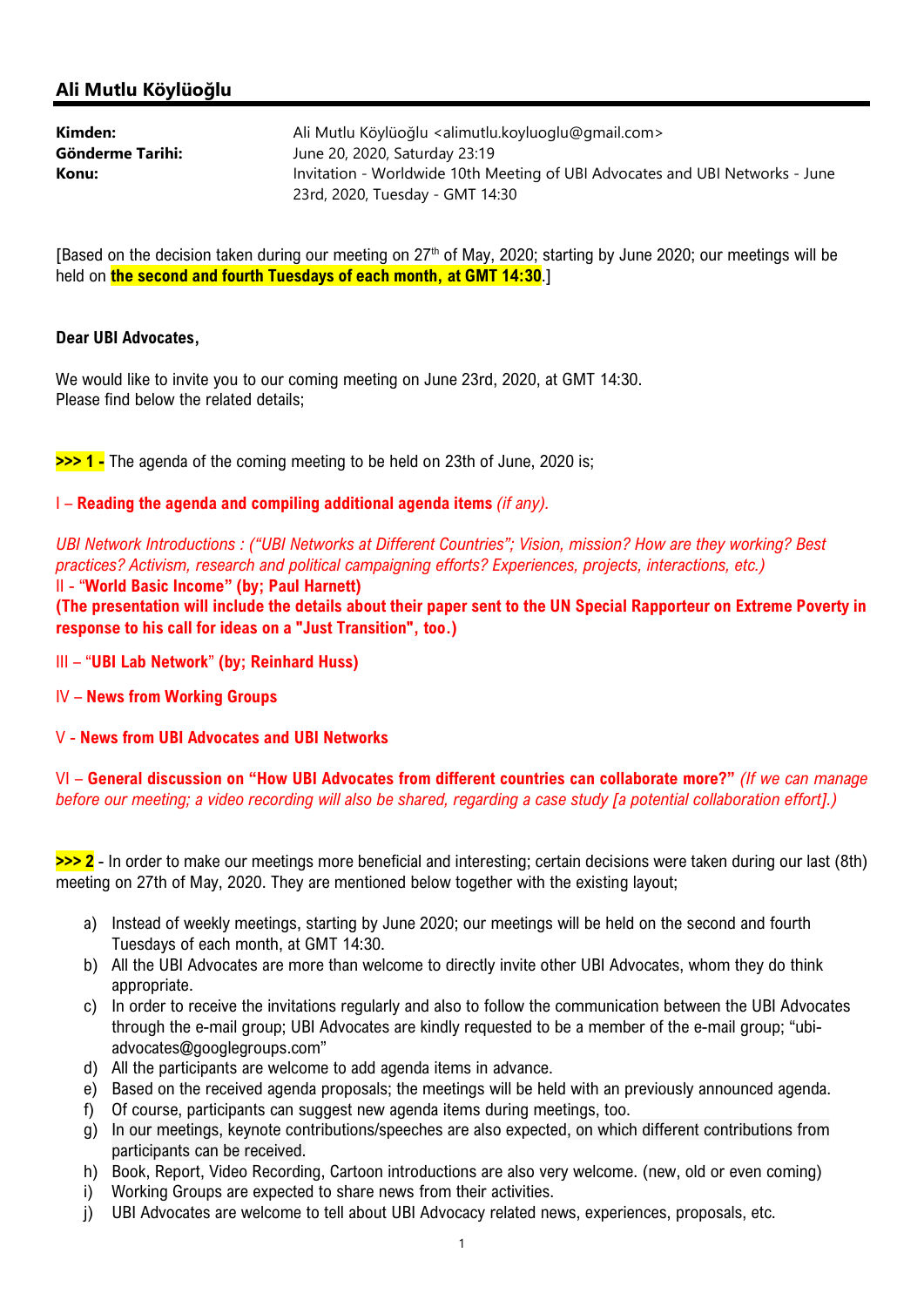- k) The establishment of new Working Groups is strongly recommended and supported.
- l) Q&A sessions will be held after the agenda items.
- m) The meetings are open to any activity, proposal, etc. within the framework of our target; to introduce additional opportunities for communication, interaction and collaboration of UBI Advocates from different corners of the World.

>>> 3 - The youtube link of the video recording of our 9th meeting (June 9th, 2020) is given below; https://www.youtube.com/watch?v=7IAYi9BLWvk

>>> 4 - List of the coming meetings in 2020 (together with their timings, Zoom links and passwords) are all given at the end of this message.

>>> 5 - The corresponding Zoom link and password of the coming Zoom meeting on 23th of June, 2020 is given below;

Topic: Worldwide 10th Meeting of UBI Advocates and UBI Networks - June 23rd, 2020, Tuesday - GMT 14:30 Time: Jun 23, 2020 GMT 14:30 Join Zoom Meeting https://us02web.zoom.us/j/81802618775?pwd=WUI4amtZazRISmFlaFRsYVhQalZyQT09 Meeting ID: 818 0261 8775 Password: UBI4H

>>> 6 - IMPORTANT: The timing of our Zoom meetings are all announced as GMT (Greenwich Mean Time), not BST (British Summer Time).

>>> 7 - As agreed during the first meeting; all the meetings are being RECORDED and shared through youtube, especially for other UBI Advocates, who were not able to participate.

Looking forward to see you and hear your contributions, Best wishes and regards,

Ali Mutlu Köylüoğlu CITIZEN'S BASIC INCOME Research Development Culture and Dissemination Society alimutlu.koyluoglu@gmail.com +90-532-314 95 20

>>> List of the coming meetings in 2020 : (together with their timings, Zoom links and passwords)

Topic: Worldwide 10th Meeting of UBI Advocates and UBI Networks - June 23rd, 2020, Tuesday - GMT 14:30 Time: Jun 23, 2020 GMT 14:30 Join Zoom Meeting https://us02web.zoom.us/j/81802618775?pwd=WUI4amtZazRISmFlaFRsYVhQalZyQT09 Meeting ID: 818 0261 8775 Password: UBI4H

Topic: Worldwide 11th Meeting of UBI Advocates and UBI Networks - July 14th, 2020, Tuesday - GMT 14:30 Time: Jul 14, 2020 GMT 14:30 Join Zoom Meeting https://us02web.zoom.us/j/85056618289?pwd=RzIvSXc0T09GTE9BRnFMY0pIcCs4Zz09 Meeting ID: 850 5661 8289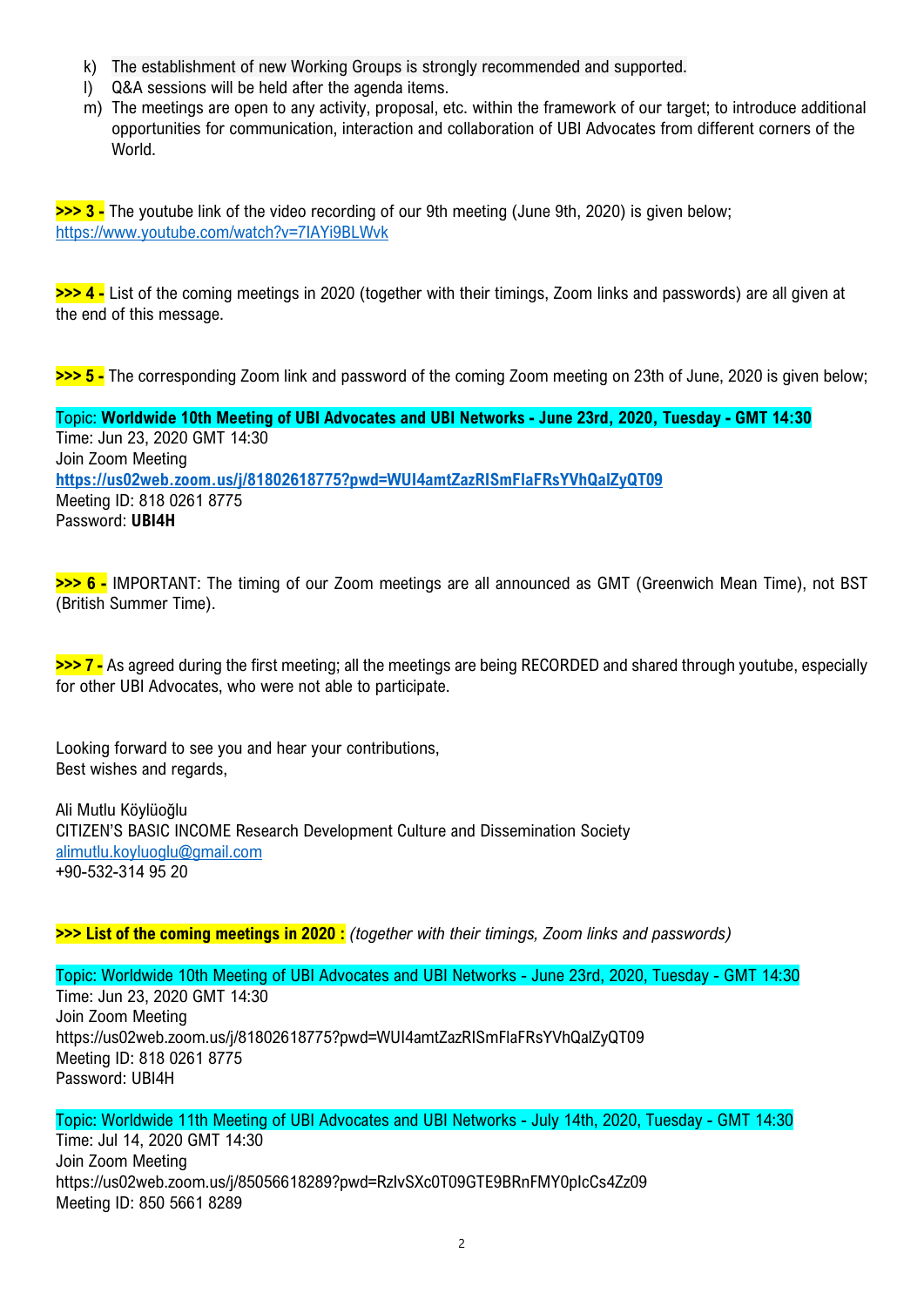#### Password: UBI4H

Topic: Worldwide 12th Meeting of UBI Advocates and UBI Networks - July 28th, 2020, Tuesday - GMT 14:30

Time: Jul 28, 2020 GMT 14:30 Join Zoom Meeting https://us02web.zoom.us/j/85254124230?pwd=QVdoSnVJZGh2U1JjSXB6TU5ocW9IZz09 Meeting ID: 852 5412 4230 Password: UBI4H

# Topic: Worldwide 13th Meeting of UBI Advocates and UBI Networks - August 11th, 2020, Tuesday - GMT 14:30

Time: Aug 11, 2020 GMT 14:30 Join Zoom Meeting https://us02web.zoom.us/j/84918960366?pwd=MWhvY0xyU2JHSElCcjhqMm9pbTl6UT09 Meeting ID: 849 1896 0366 Password: UBI4H

Topic: Worldwide 14th Meeting of UBI Advocates and UBI Networks - August 25th, 2020, Tuesday - GMT 14:30 Time: Aug 25, 2020 GMT 14:30 Join Zoom Meeting https://us02web.zoom.us/j/84681055357?pwd=QmxJN01UM2c0VGJGTWpEU3lQa2dvZz09 Meeting ID: 846 8105 5357 Password: UBI4H

Topic: Worldwide 15th Meeting of UBI Advocates and UBI Networks - September 8th, 2020, Tuesday - GMT 14:30

Time: Sep 8, 2020 GMT 14:30 Join Zoom Meeting https://us02web.zoom.us/j/85784609488?pwd=REtrS3lFRWxHVHBTY2RlRzlJSWdvdz09 Meeting ID: 857 8460 9488 Password: UBI4H

Topic: Worldwide 16th Meeting of UBI Advocates and UBI Networks - September 22nd, 2020, Tuesday - GMT 14:30 Time: Sep 22, 2020 GMT 14:30

Join Zoom Meeting https://us02web.zoom.us/j/86208766540?pwd=NENWQTdpQ0M1dTNhRjAwMmZ4cWdBZz09 Meeting ID: 862 0876 6540 Password: UBI4H

Topic: Worldwide 17th Meeting of UBI Advocates and UBI Networks - October 13th, 2020, Tuesday - GMT 14:30 Time: Oct 13, 2020 GMT 14:30 Join Zoom Meeting https://us02web.zoom.us/j/87324175609?pwd=Z2JKZ01uek40QjFDL1lOMXEwcUZ1UT09 Meeting ID: 873 2417 5609 Password: UBI4H

Topic: Worldwide 18th Meeting of UBI Advocates and UBI Networks - October 27th, 2020, Tuesday - GMT 14:30

Time: Oct 27, 2020 GMT 14:30 Join Zoom Meeting https://us02web.zoom.us/j/88138441484?pwd=Y2FWRUg3dkh3L3NNQ3V0SllJczFLUT09 Meeting ID: 881 3844 1484 Password: UBI4H

Topic: Worldwide 19th Meeting of UBI Advocates and UBI Networks - November 10th, 2020, Tuesday - GMT 14:30 Time: Nov 10, 2020 GMT 14:30 Join Zoom Meeting https://us02web.zoom.us/j/82876773469?pwd=Z0MxYnNHTXRjTTJOTjVkRnAvZGgwUT09 Meeting ID: 828 7677 3469